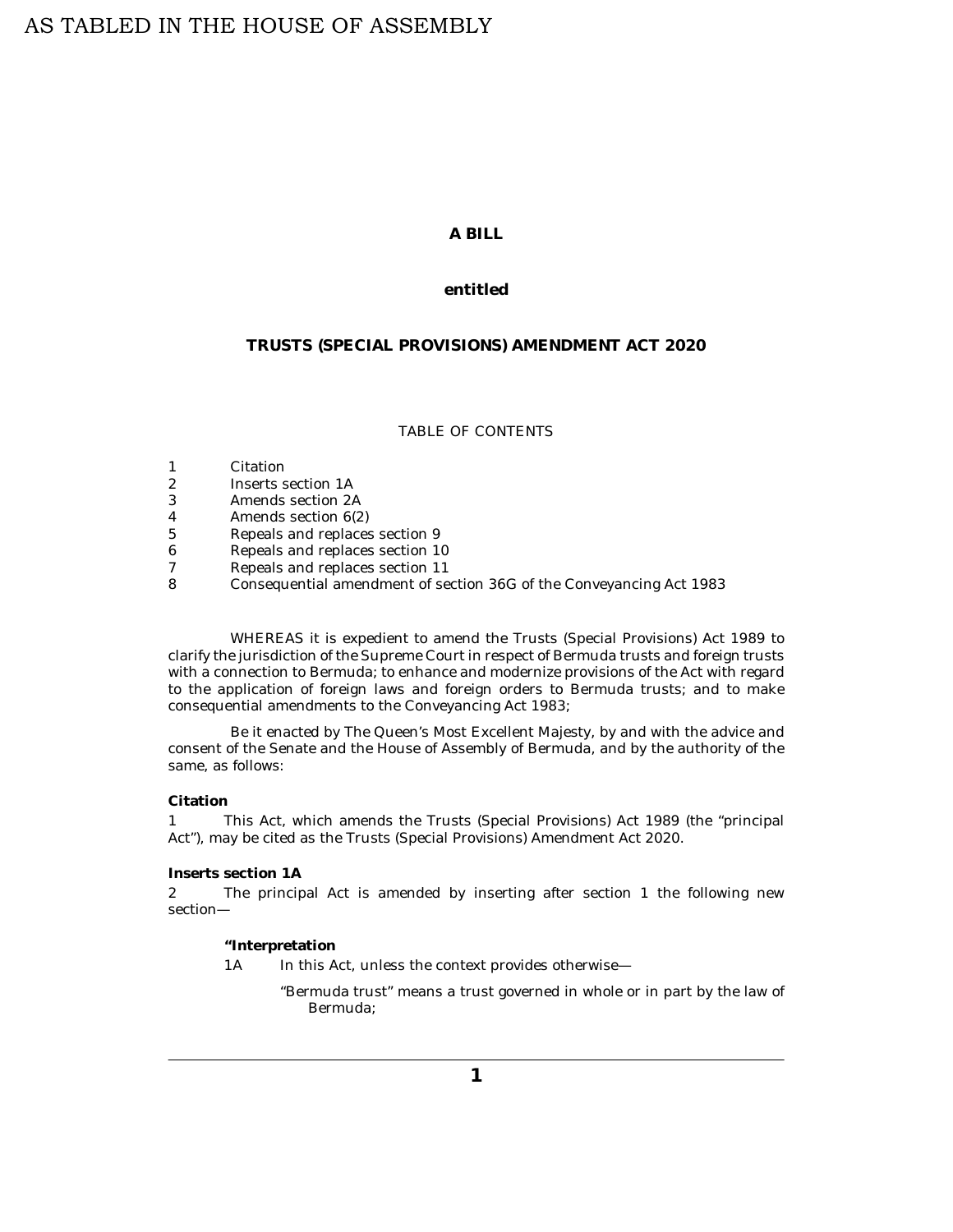- <span id="page-1-0"></span>"foreign court" means any court or tribunal (including an arbitral tribunal), or any other person or body exercising judicial or quasi-judicial functions, in a territory other than Bermuda;
- "foreign law" means any law of a jurisdiction other than Bermuda;
- "foreign order" means any interim or final judgment, award, order or other decision of a foreign court;

"foreign trust" means any trust other than a Bermuda trust;

"settlor" includes—

- (a) a testator who grants powers under a testamentary trust by the terms of his last will and testament; and
- (b) a person who by a declaration of trust declares that assets held by him beneficially shall be held by him on the terms of the trust so declared.".

**Amends section 2A**

The principal Act is amended in section 2A by repealing subsection (9). 3

**Amends section 6(2)**

- The principal Act is amended in section 6(2)— 4
	- (a) by deleting the words "A trust that is governed by the law of Bermuda may provided" and substituting the words "A Bermuda trust may provide";
	- by deleting the word "interest" and substituting the word "interests". (b)

**Repeals and replaces section 9**

The principal Act is amended by repealing section 9 and substituting the following— 5

**"Jurisdiction of Supreme Court**

9 (1) The Supreme Court has jurisdiction to hear and determine any claim concerning the validity, construction, effects or administration (including in respect of any of the matters referred to in section  $7(a) - (j)$  of-

- (a) a Bermuda trust; or
- (b) a foreign trust to which subsection (2) applies.
- $(2)$  A foreign trust referred to in subsection  $(1)(b)$ , is a trust where-
	- (a) the trust instrument contains a clause conferring jurisdiction on the courts of Bermuda;
	- (b) all or part of the administration of the trust is carried on in Bermuda;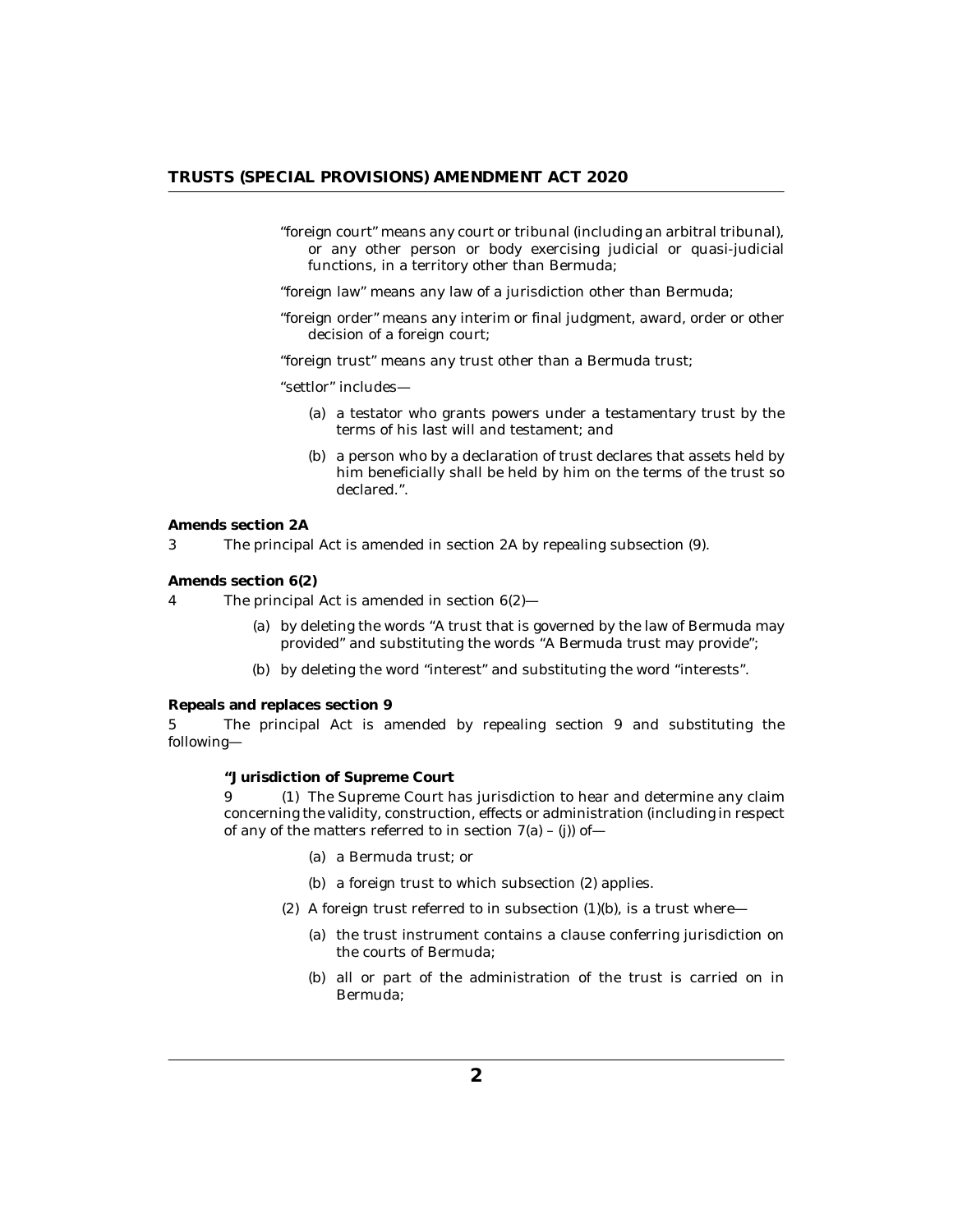- a trustee is incorporated or resident in Bermuda; or (c)
- (d) trust property is situated in Bermuda (but only in relation to a claim concerning that property).

<span id="page-2-0"></span>(3) The jurisdiction of the Supreme Court is applicable as provided under this section notwithstanding that the person against whom the claim is made is not in Bermuda or (where applicable) that any wrongful act, neglect or default giving rise to the claim did not take place within its jurisdiction.".

### **Repeals and replaces section 10**

The principal Act is amended by repealing section 10 and substituting the following— 6

**"Exclusion of application of foreign law**

10 (1) No foreign law that is excluded under subsection (2) shall apply to the determination of any question concerning a Bermuda trust, including any question concerning—

- (a) the capacity of a settlor to dispose of property upon the trusts of a Bermuda trust;
- (b) any right or interest in or to property disposed upon the trusts of a Bermuda trust;
- (c) the validity of a disposition of, or a declaration of trust in respect of, property upon the trusts of a Bermuda trust, including whether any such disposition should be declared void or invalid, rescinded, set aside, varied or amended; or
- (d) any obligation or liability of a settlor, trustee or beneficiary of a Bermuda trust.

 $(2)$  For the purposes of subsection  $(1)$ , a foreign law is excluded if it creates, recognises, or defeats, or gives a foreign court power to create, recognise, or defeat, any right or interest in or to property, or any obligation or liability on any person, by virtue or in consequence of, or in anticipation of—

- (a) the death of a person (other than as a result of a voluntary disposition, whether testamentary or otherwise, by the deceased);
- (b) the creation, existence or dissolution of a relationship of marriage, domestic partnership (or analogous relationship), cohabitation or other familial relationship, whether by blood or adoption; or
- bankruptcy, liquidation or an analogous insolvency process, (c) including a provisional process or a process for the restructuring of debts.

(3) No foreign law shall apply to the determination of any question concerning the validity, construction, effects or administration of a Bermuda trust, including any of the matters referred to under section  $7(a) - (j)$ .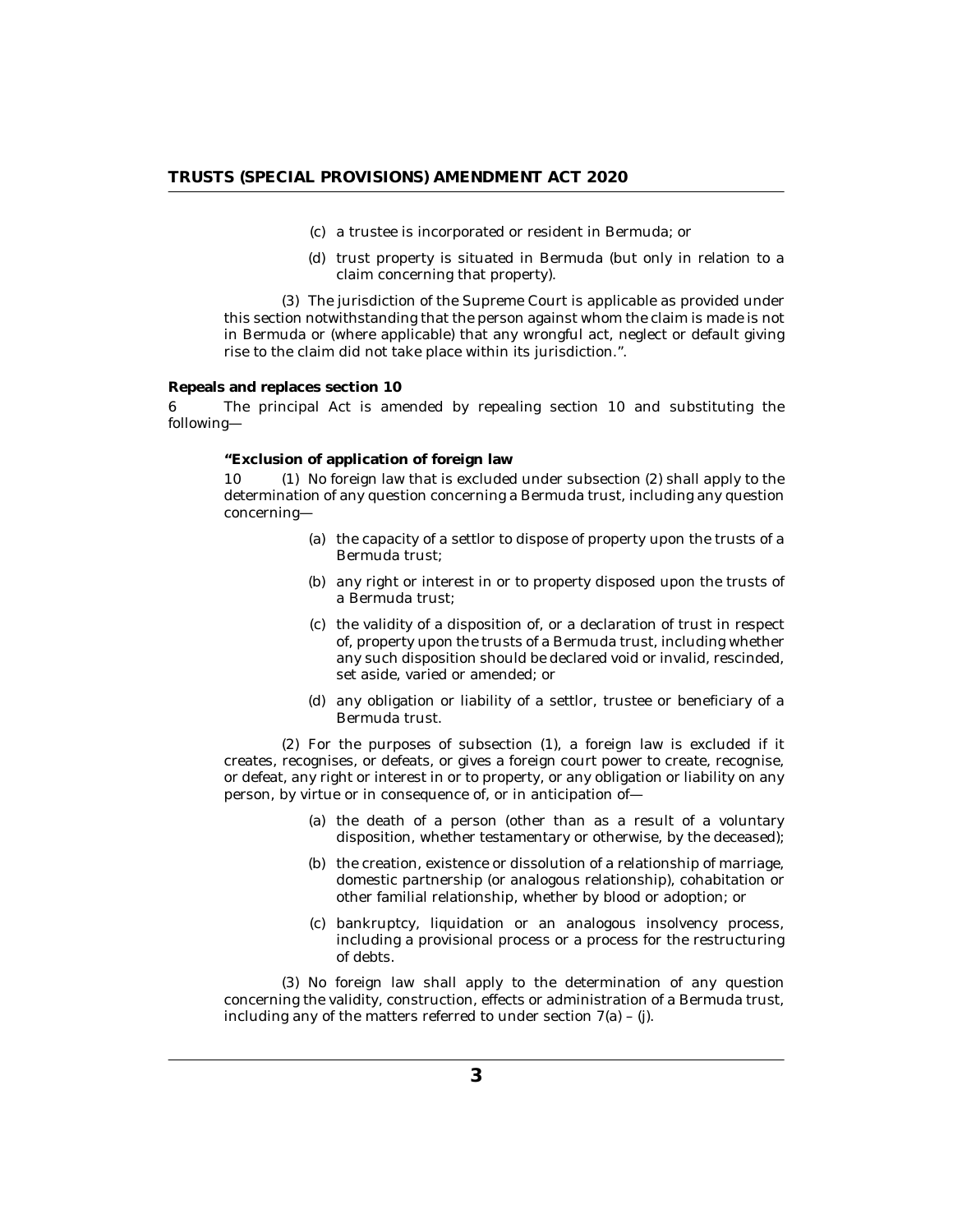<span id="page-3-0"></span>(4) If and to the extent that this section excludes the application of foreign law, to that extent the court shall apply instead the law of Bermuda excluding rules of conflict of laws (save for those set out herein).

(5) This section shall not apply to the determination of any question to the extent that the question—

- (a) concerns immovable property outside Bermuda; or
- (b) relates to a severable aspect of a Bermuda trust governed by foreign law.".

**Repeals and replaces section 11**

The principal Act is amended by repealing section 11 and substituting the following— 7

**"Restriction on effect of foreign orders**

11 (1) The court shall not give effect to any foreign order that is inconsistent with section 10.

(2) In this section, to give effect to a foreign order means to recognise, enforce, or otherwise give effect directly or indirectly to that foreign order, including by the conferral of any right, the imposition of any obligation or liability, or the raising of any estoppel.".

**Consequential amendment of section 36G of the Conveyancing Act 1983**

The Conveyancing Act 1983 is amended by repealing section 36G and substituting the following— 8

**"Relationship with Trusts (Special Provisions) Act 1989**

Nothing in this Part shall be construed as permitting the court to give effect to any foreign order to which section 11 of the Trusts (Special Provisions) Act 1989 applies.". 36G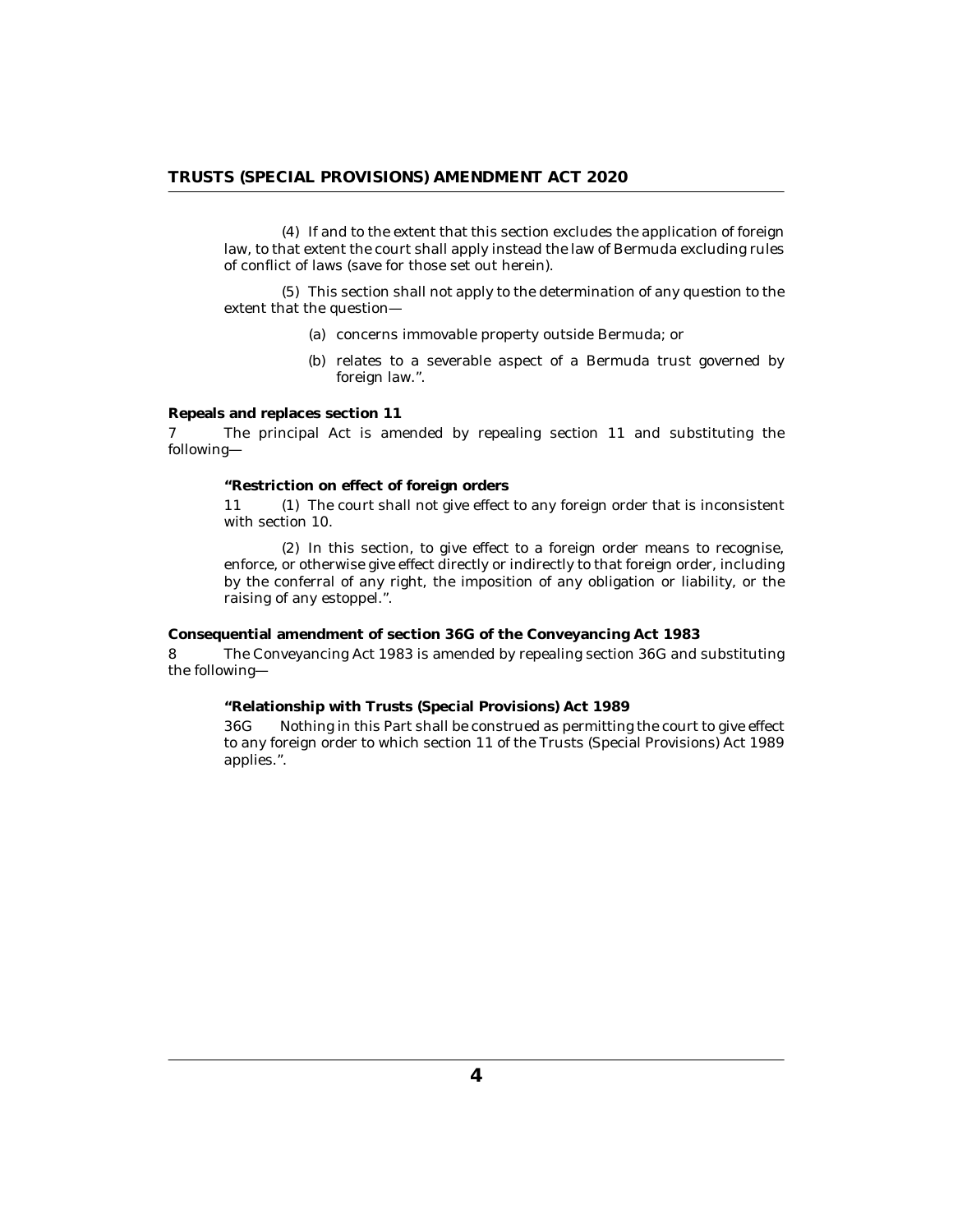## **TRUSTS (SPECIAL PROVISIONS) AMENDMENT BILL 2020**

## **EXPLANATORY MEMORANDUM**

This Bill seeks to amend the Trusts (Special Provisions) Act 1989 (the "principal Act") to clarify the jurisdiction of the Supreme Court in respect of Bermuda trusts and foreign trusts with a connection to Bermuda; to enhance and modernize provisions of the Act with regard to the application of foreign laws and foreign orders to Bermuda trusts;; and to make consequential amendments to the Conveyancing Act 1983.

#### Clause 1 provides a citation for the Bill.

Clause 2 amends the principal Act to insert section 1A to provide definitions for the Act. The definition of the term 'Bermuda trust' is of particular importance in relation to firewall provisions as it has been specifically tailored to allow for the possibility that Bermuda law may apply to a severable part of a trust only, in accordance with section 8 of the principal Act.

Clause 3 amends the principal Act by repealing section 2A(9), which defined "settlor" as the definition is now provided for under the new section 1A.

Clause 4 amends the principal Act in section  $6(2)$  to provide for the use of the term 'Bermuda trust' and to extend to the provision the inference that a trust may be governed by Bermuda law only in part. The clause also makes a correction in section 6(2).

Clause 5 amends the principal Act by repealing and replacing section 9 in order to specify that the Supreme Court has the power to adjudicate claims concerning the validity, construction, effects or administration of the trust, including any of the matters set out in section  $7(a)$  – (j) of the principal Act. The new section is intended to enhance the provisions of the current section and is also considered an improvement on the provisions of competitor jurisdictions as it provides for the express jurisdiction of the Supreme Court where the trust instrument provides for it.

Clause 6 amends the principal Act by repealing and replacing section 10 in order to enhance the effectiveness of firewall protections under that section. The current sections 10 and 11 of the principal Act embody firewall protections that have come to be considered as unclear and confusing. The revised approach as contained in the new section 10 is intended to provide for an exclusion of foreign law where appropriate as opposed to providing for a blanket application of Bermuda law, subject to exceptions. This is accomplished by specifying the circumstances under which any foreign law shall be excluded from application to a Bermuda trust. The firewall protection afforded under the new section 10 will not apply to foreign land or in cases where foreign law has been chosen to apply to any severable aspect of a Bermuda trust in accordance with section 8 of the principal Act.

Clause 7 amends the principal Act by repealing and replacing section 11 in order to supplement the protective measures under the new section 10 by preventing the enforcement or recognition of any order of a foreign court where such order is in conflict with the provisions of the new section 11.